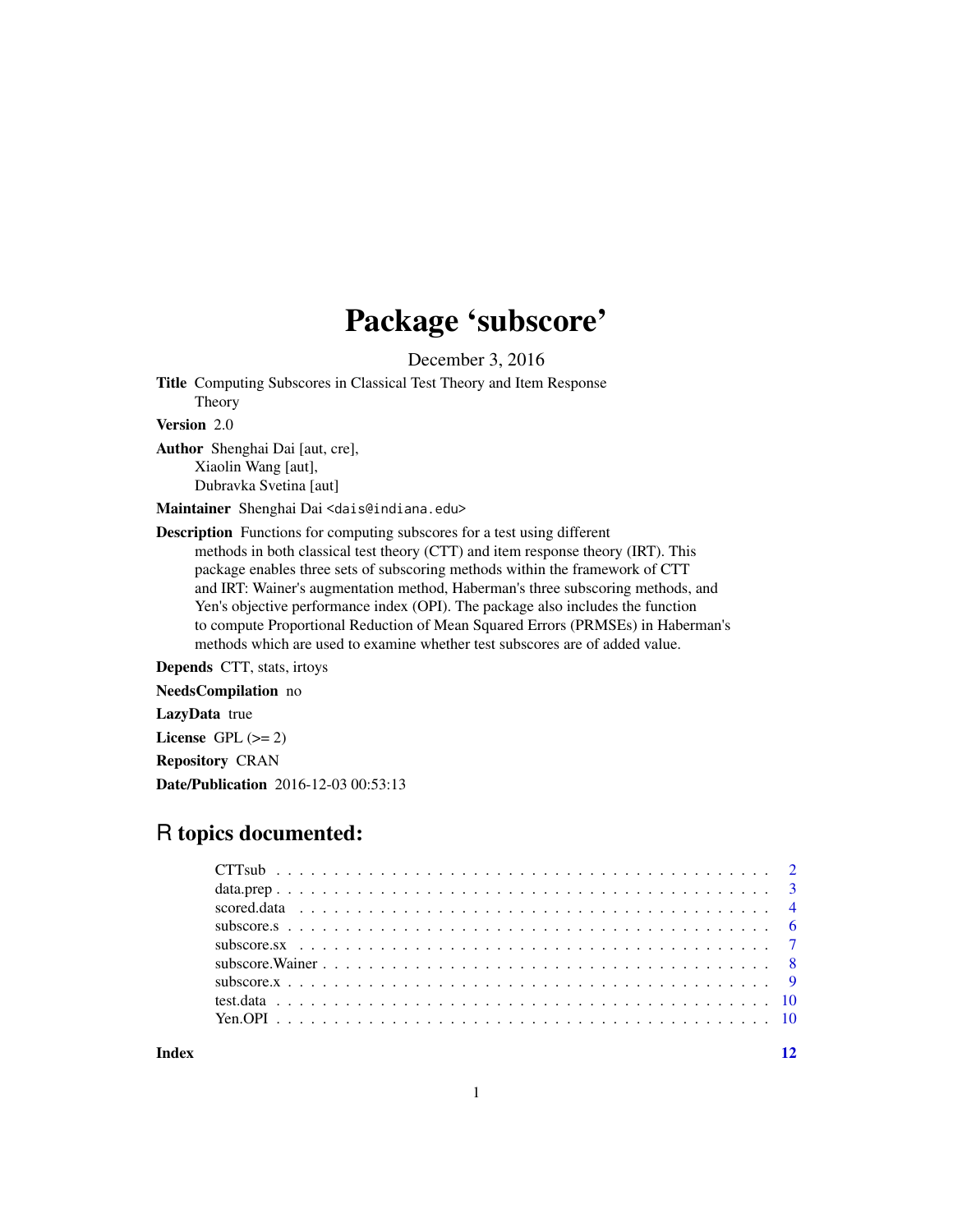<span id="page-1-0"></span>CTTsub *This main function estimates true subscores using different methods based on original CTT scores.*

#### Description

This function estimates true subscores using methods introduced in Haberman (2008), and Wainer et al. (2001).

#### Usage

CTTsub(test.data, method = "Haberman")

#### Arguments

| test.data | A list that contains item responses of all subtests and the total test, which can be<br>obtained using function 'data.prep'.                                                      |
|-----------|-----------------------------------------------------------------------------------------------------------------------------------------------------------------------------------|
| method    | Subscore estimation methods. method="Haberman" (by default) represents the<br>three methods propose by Harberman (2008). method="Wainer" represents Wainer's<br>augmented method. |

#### Value

| summary           | Summary of estimated subscores (e.g., mean, sd).                                                                                                                                                                                                                                      |
|-------------------|---------------------------------------------------------------------------------------------------------------------------------------------------------------------------------------------------------------------------------------------------------------------------------------|
| <b>PRMSE</b>      | (a) PRMSE values of estimated subscores (for Haberman's methods only).(b)<br>Decisions on whether subscores have added value - added value s (or added value sx)<br>$= 1$ means subscore.s (or subscore.sx) has added value, and added value s (or<br>added.value.sx) = 0 vice versa. |
| subscore.original |                                                                                                                                                                                                                                                                                       |

Original subscores and total score.

#### estimated.subscores

Subscores computed using selected method. Three sets of subscores will be returned if method = "Haberman".

#### References

Haberman, S. J. (2008). "When can subscores have value?." Journal of Educational and Behavioral Statistics, 33(2), 204-229.

Wainer, H., Vevea, J., Camacho, F., Reeve, R., Rosa, K., Nelson, L., Swygert, K., & Thissen, D. (2001). "Augmented scores - "Borrowing strength" to compute scores based on small numbers of items" In Thissen, D. & Wainer, H. (Eds.), Test scoring (pp.343 - 387). Mahwah, NJ: Lawrence Erlbaum Associates, Inc.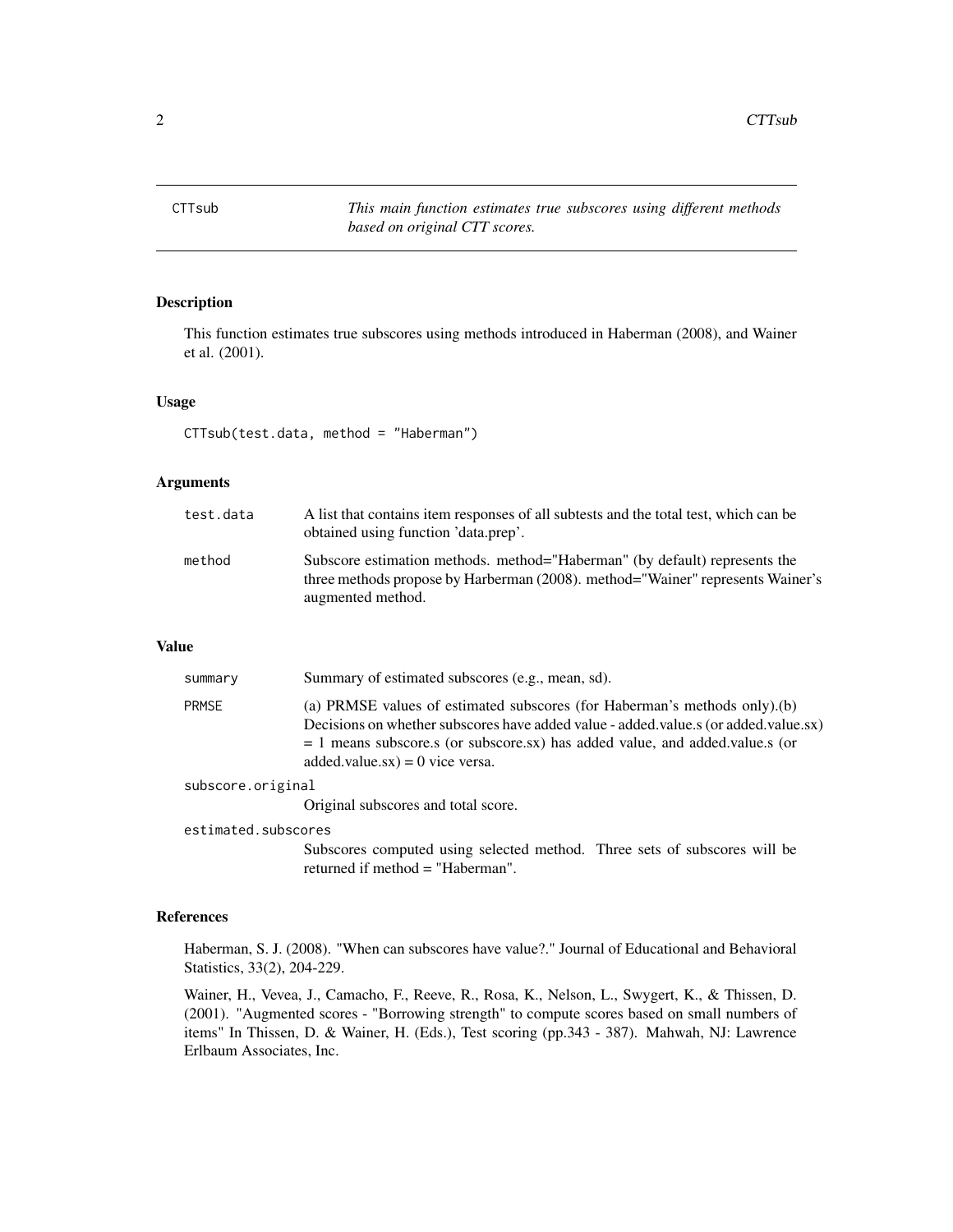#### <span id="page-2-0"></span>data.prep 3

#### Examples

```
# Transfering original scored data to a list format
# that can be used in other functions.
test.data<-data.prep(scored.data,c(3,15,15,20))
#----------------------------------------------
# Estimating subscores using Haberman's methods
CTTsub(test.data,method="Haberman") # Estimating subscores using Haberman's methods
# Obtaining PRMSEs for the three methods
CTTsub(test.data,method="Haberman")$PRMSE
# Obtaining descriptive statistics summary for estimated subscores
CTTsub(test.data,method="Haberman")$summary
# Obtaining raw subscores
CTTsub(test.data,method="Haberman")$subscore.original
# Obtaining subscores that are estimated as a function of the observed subscores
CTTsub(test.data,method="Haberman")$subscore.s
# Obtaining subscores that are estimated as a function of the observed total score
CTTsub(test.data,method="Haberman")$subscore.x
# Obtaining subscores that are estimated as a function of
# both the observed subscores and the observed total score.
CTTsub(test.data,method="Haberman")$subscore.sx
#-------------------------------------------
# Estimating subscores using Wainer's method
CTTsub(test.data,method="Wainer")
# Obtaining descriptive statistics summary for subscores
CTTsub(test.data,method="Wainer")$summary
# Obtaining original subscores
CTTsub(test.data,method="Wainer")$subscore.original
# Obtaining subscores that are estimated using Wainer's augmentation method
CTTsub(test.data,method="Wainer")$subscore.augmented
```
data.prep *This function prepares data into a requried list format*

#### Description

This function generates a list of datasets using the scored original dataset, which can be used as objects in subscore computing functions.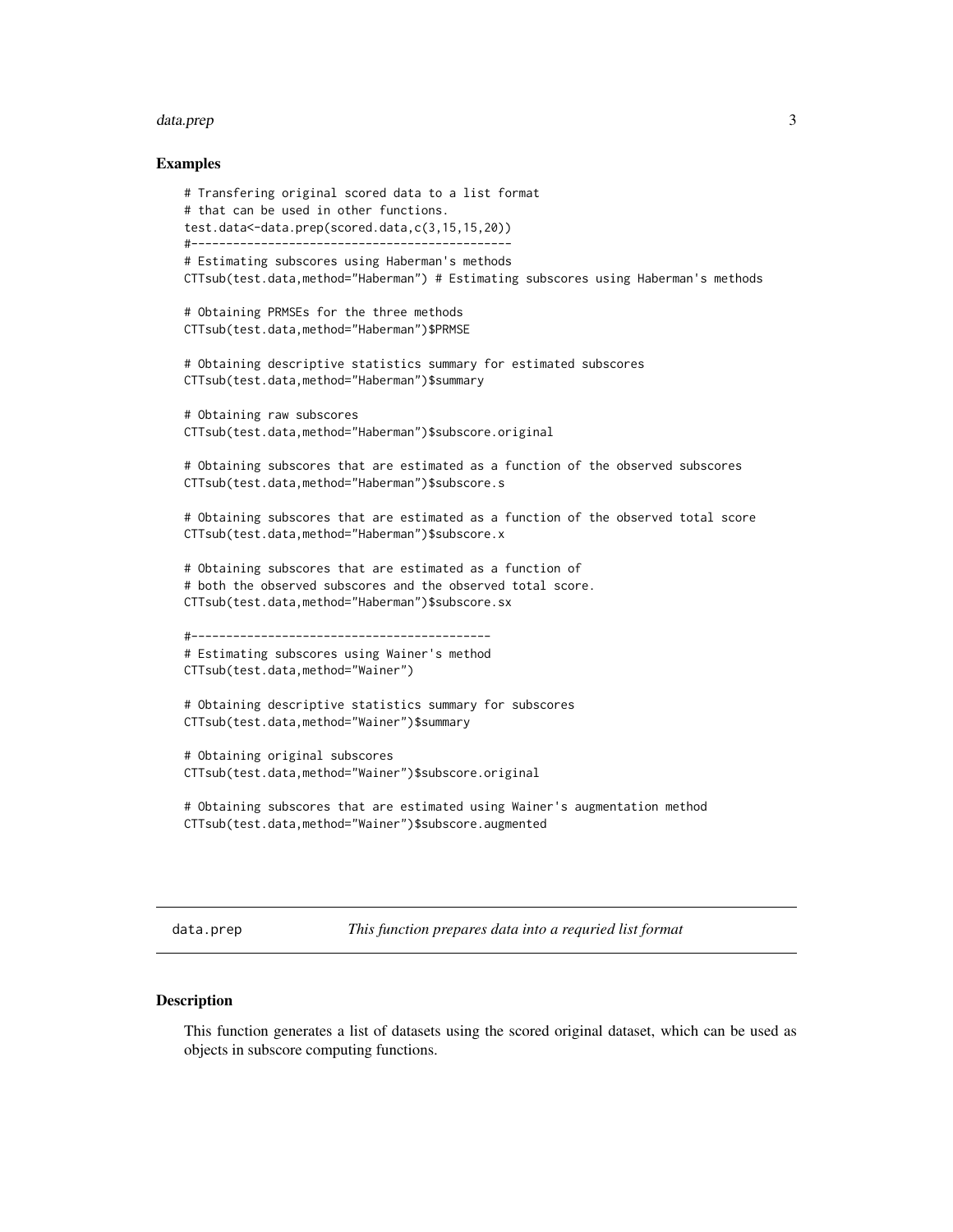#### <span id="page-3-0"></span>Usage

```
data.prep(scored.data, subtest.infor)
```
#### Arguments

| scored.data | Original scored dataset with rows as individuals and columns as items.                         |
|-------------|------------------------------------------------------------------------------------------------|
|             | subtest, infor A numerical vector. The first number indicates the number of subtests, followed |
|             | by numbers o items on each subscale.                                                           |

#### Value

A list that contains subscale responses and the total test response.

#### Examples

```
subtest.infor<-c(3,15,15,20)
# This test consists of 3 subtests, which have 15, 15 and 20 items respectively.
test.data<-data.prep(scored.data,subtest.infor)
```
scored.data *Sample scored data*

#### Description

This dataset contains responses of 150 examinees to three subscales. These subscales consist of 15, 15, and 20 items respectively.

#### Usage

data("scored.data")

#### Format

A data frame with 150 observations on the following 50 variables.

V1 Item 1

- V2 Item 2
- V3 Item 3
- V4 Item 4
- V5 Item 5
- V6 Item 6
- V7 Item 7
- V8 Item 8
- V9 Item 9
- V10 Item 10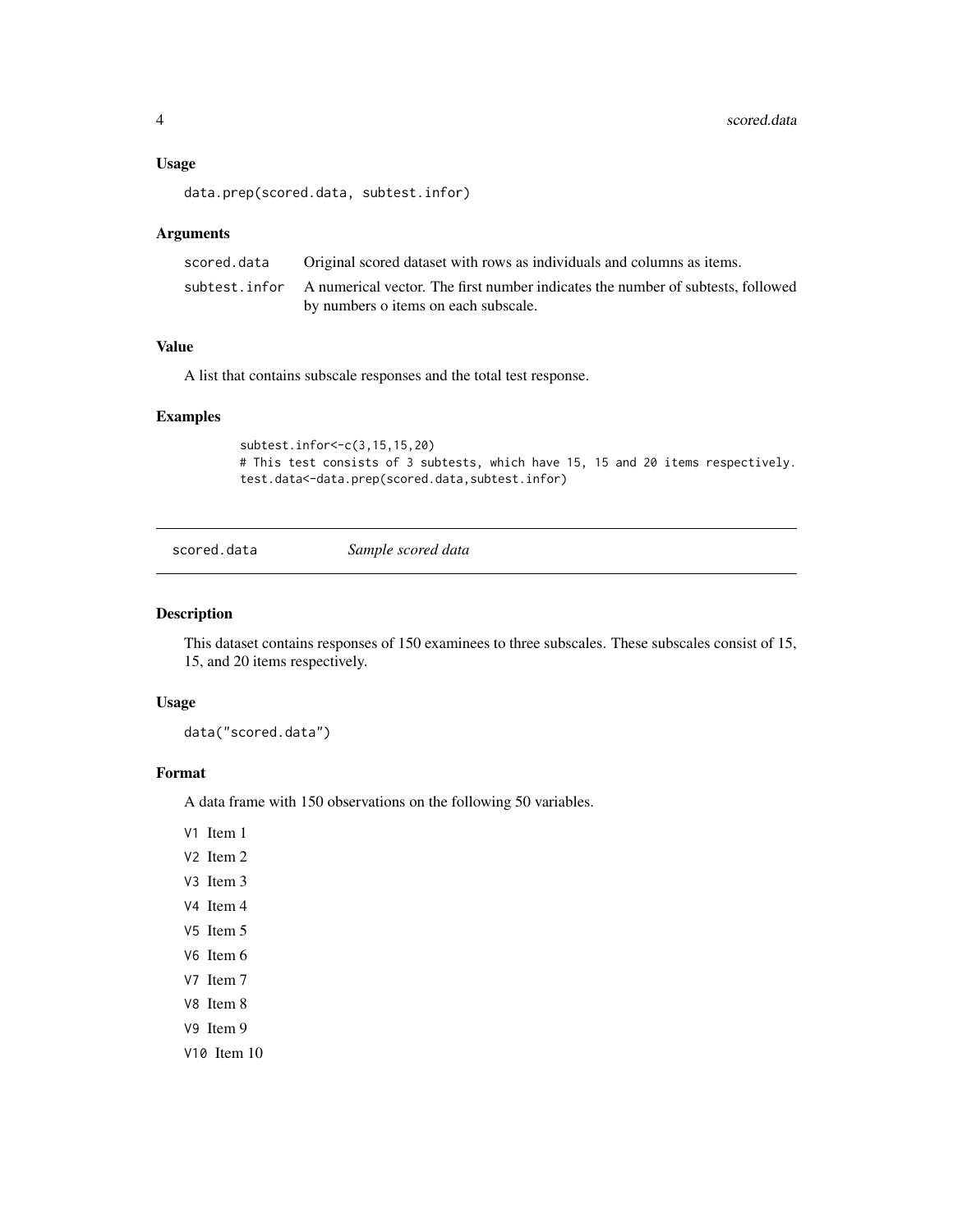V11 Item 11 V12 Item 12 V13 Item 13 V14 Item 14 V15 Item 15 V16 Item 16 V17 Item 17 V18 Item 18 V19 Item 19 V20 Item 20 V21 Item 21 V22 Item 22 V23 Item 23 V24 Item 24 V25 Item 25 V26 Item 26 V27 Item 27 V28 Item 28 V29 Item 29 V30 Item 30 V31 Item 31 V32 Item 32 V33 Item 33 V34 Item 34 V35 Item 35 V36 Item 36 V37 Item 37 V38 Item 38 V39 Item 39 V40 Item 40 V41 Item 41 V42 Item 42 V43 Item 43 V44 Item 44 V45 Item 45 V46 Item 46 V47 Item 47 V48 Item 48 V49 Item 49 V50 Item 50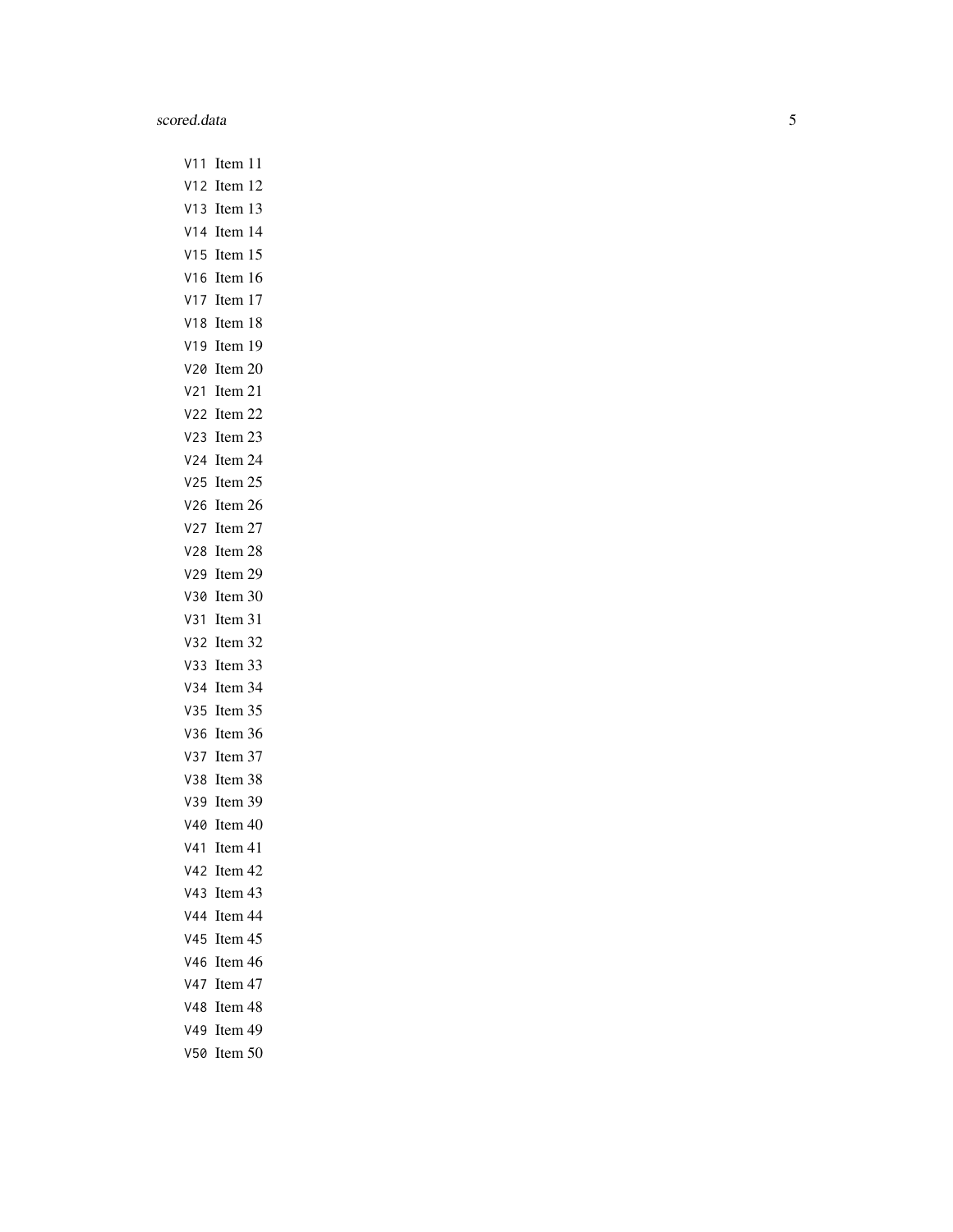#### <span id="page-5-0"></span>Details

A dataset containing responses of 150 examinees to a total number of 50 items on three subscales (15, 15, 20 items respectively).

#### Examples

```
#read data
data(scored.data)
## maybe str(scored.data) ; plot(scored.data) ...
```

| subscore.s | Computing subscores using Haberman's method based on observed |
|------------|---------------------------------------------------------------|
|            | subscores.                                                    |

#### Description

This function estimate true subscores based on observed subscores, using the method introduced by Haberman (2008).

#### Usage

```
subscore.s(test.data)
```
#### Arguments

| test.data | A list that contains subscale responses and the total test responses. It can be |  |
|-----------|---------------------------------------------------------------------------------|--|
|           | obtained using the function 'data.prep'.                                        |  |

#### Value

| summary           | Summary of obtained subscores (e.g., mean, sd).              |
|-------------------|--------------------------------------------------------------|
| <b>PRMSE</b>      | PRMSEs of obtained subscores (for Haberman's methods only).  |
| subscore.original |                                                              |
|                   | Original subscores and total score.                          |
| subscore.s        | Subscores that are estimated based on the observed subscore. |

#### References

Haberman, S. J. (2008). "When can subscores have value?." Journal of Educational and Behavioral Statistics, 33(2), 204-229.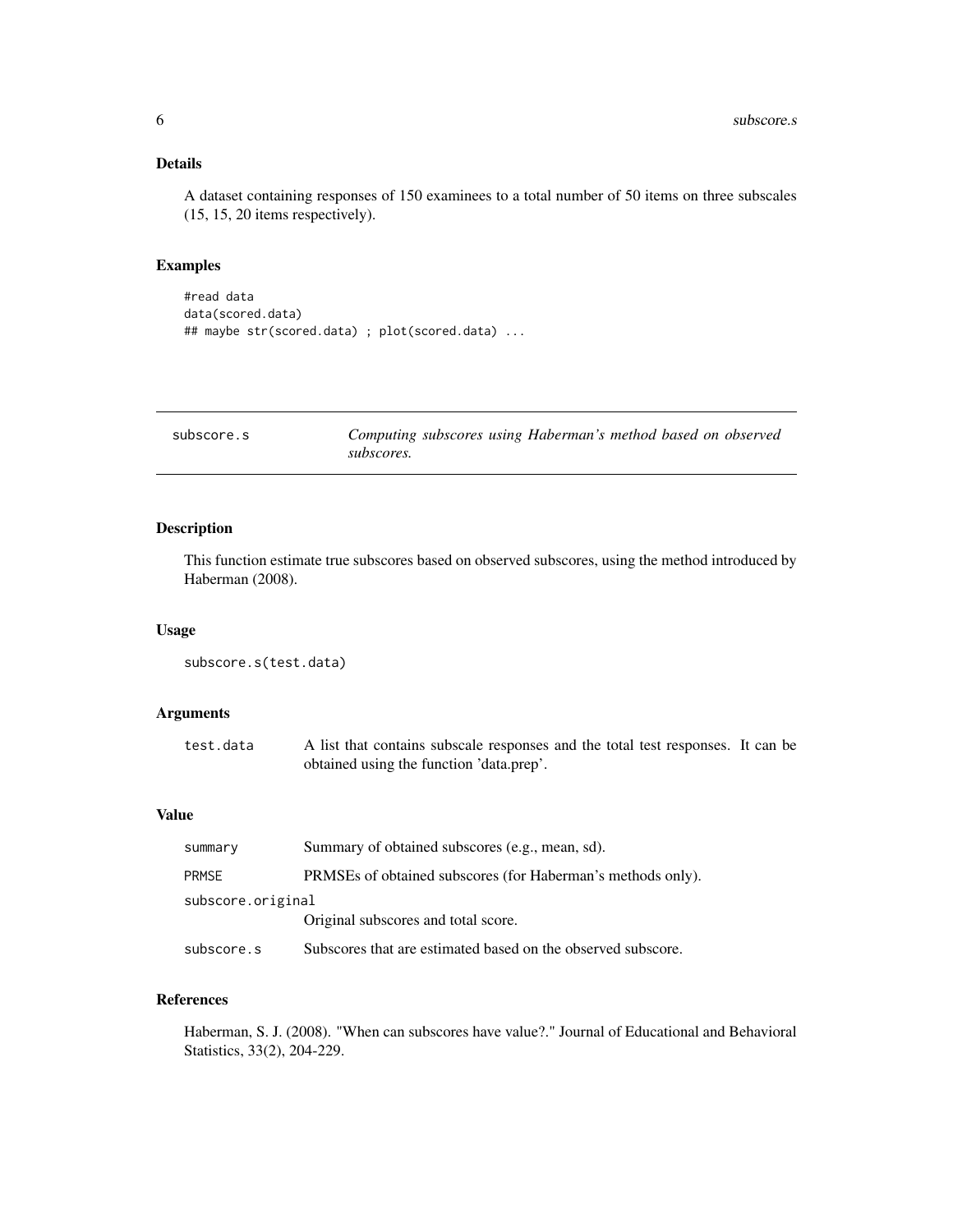#### <span id="page-6-0"></span> $\frac{1}{3}$ subscore.sx  $\frac{1}{3}$

#### Examples

```
# Transfering scored response data to the requried list format
test.data<-data.prep(scored.data,c(3,15,15,20))
```
#Estimate true subscores using Hamerman's method based on observed subscores subscore.s(test.data)

```
subscore.s(test.data)$summary
subscore.s(test.data)$PRMSE
subscore.s(test.data)$subscore.s
```

| subscore.sx | Computing subscores using Haberman's method based on both ob- |
|-------------|---------------------------------------------------------------|
|             | served total scores and observed subscores.                   |

#### Description

This function estimate true subscores based on both observed stotal scores and observed subscores using the method introduced by Haberman (2008).

#### Usage

```
subscore.sx(test.data)
```
#### Arguments

| test.data | A list that contains subscale responses and the total test responses. It can be |  |
|-----------|---------------------------------------------------------------------------------|--|
|           | obtained using the function 'data.prep'.                                        |  |

#### Value

| summary           | Summary of obtained subscores (e.g., mean, sd).                                               |
|-------------------|-----------------------------------------------------------------------------------------------|
| <b>PRMSE</b>      | PRMSEs of obtained subscores (for Haberman's methods only).                                   |
| subscore.original | Original observed subscores and total score.                                                  |
| subscore.sx       | Subscores that are estimated based on both the observed total score and observed<br>subscore. |

#### References

Haberman, S. J. (2008). "When can subscores have value?." Journal of Educational and Behavioral Statistics, 33(2), 204-229.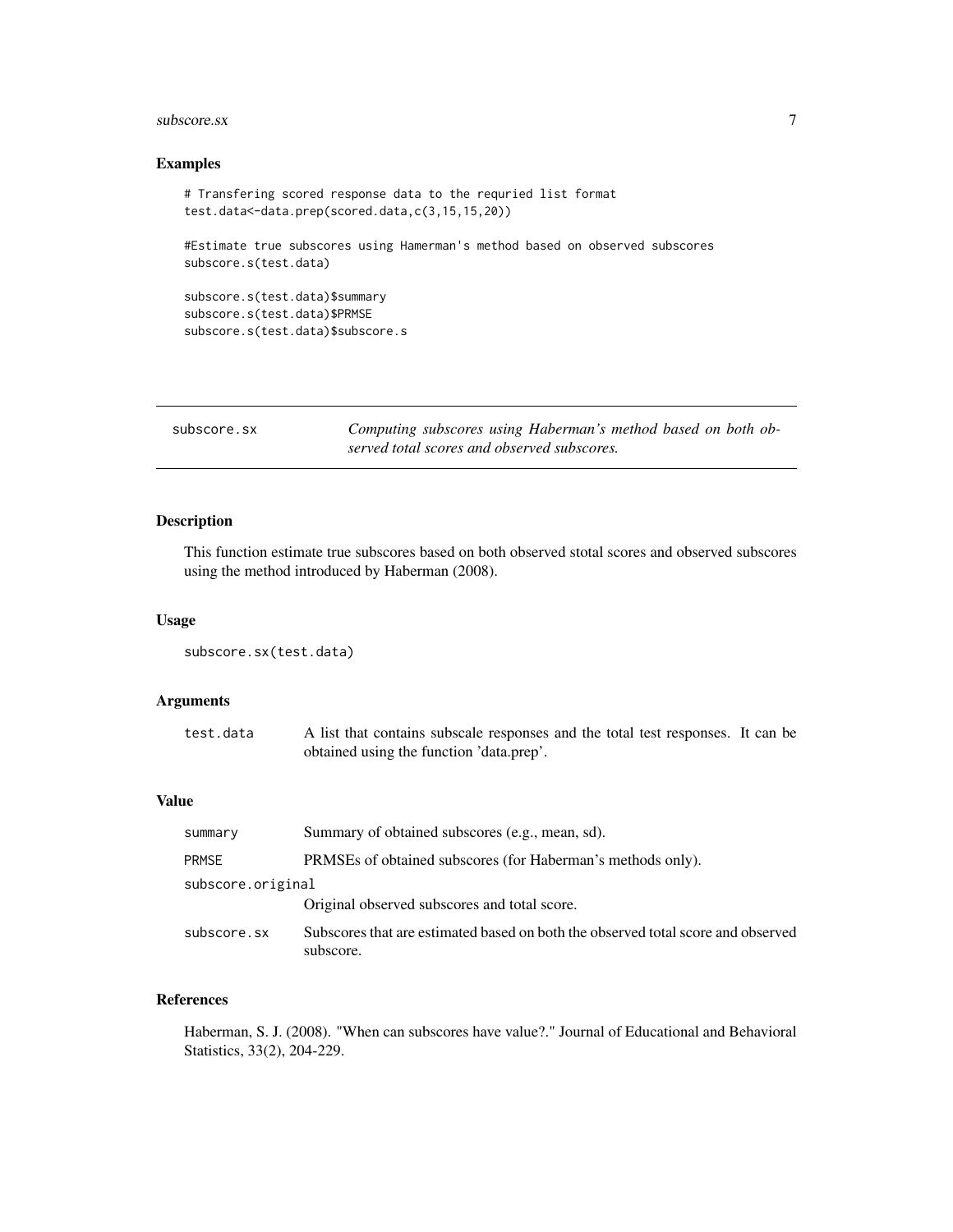#### Examples

```
test.data<-data.prep(scored.data,c(3,15,15,20))
subscore.sx(test.data)
subscore.sx(test.data)$summary
subscore.sx(test.data)$PRMSE
subscore.sx(test.data)$subscore.sx
```
subscore.Wainer *Estimating true subscores using Wainer's augmentation method*

#### **Description**

This function estimates subscores using Wainer's augmentation method (Wainer et. al., 2001). The central idea of this procedure is that, the estimation of subscores will be improved by shrinking the individual observed subscores towards some aggregate values (i.e., group mean subscores). The extent of the shrinkage depends on the closeness of the subscale being estimated with other subscales as well as reliabilities of all the subscales. Wainer's augmentation is a multivariate version of Kelly's formula (Kelly, 1947). For details of Wainer's augmentation subscoring method, please refer to Wainer et al. (2001).

#### Usage

```
subscore.Wainer(test.data)
```
#### Arguments

```
test.data A list that contains datasets of all subtests and the total test, which can be ob-
                  tained using function 'data.prep'.
```
#### Value

```
summary It contains statistical summary of the augmented subscores (mean, sd, and reli-
                 ability).
```
Augmented.subscores

It contains augmented subscores that are obtained using Wainer's method.

#### References

Wainer, H., Vevea, J., Camacho, F., Reeve, R., Rosa, K., Nelson, L., Swygert, K., & Thissen, D. (2001). "Augmented scores - "Borrowing strength" to compute scores based on small numbers of items" In Thissen, D. & Wainer, H. (Eds.), Test scoring (pp.343 - 387). Mahwah, NJ: Lawrence Erlbaum Associates, Inc.

<span id="page-7-0"></span>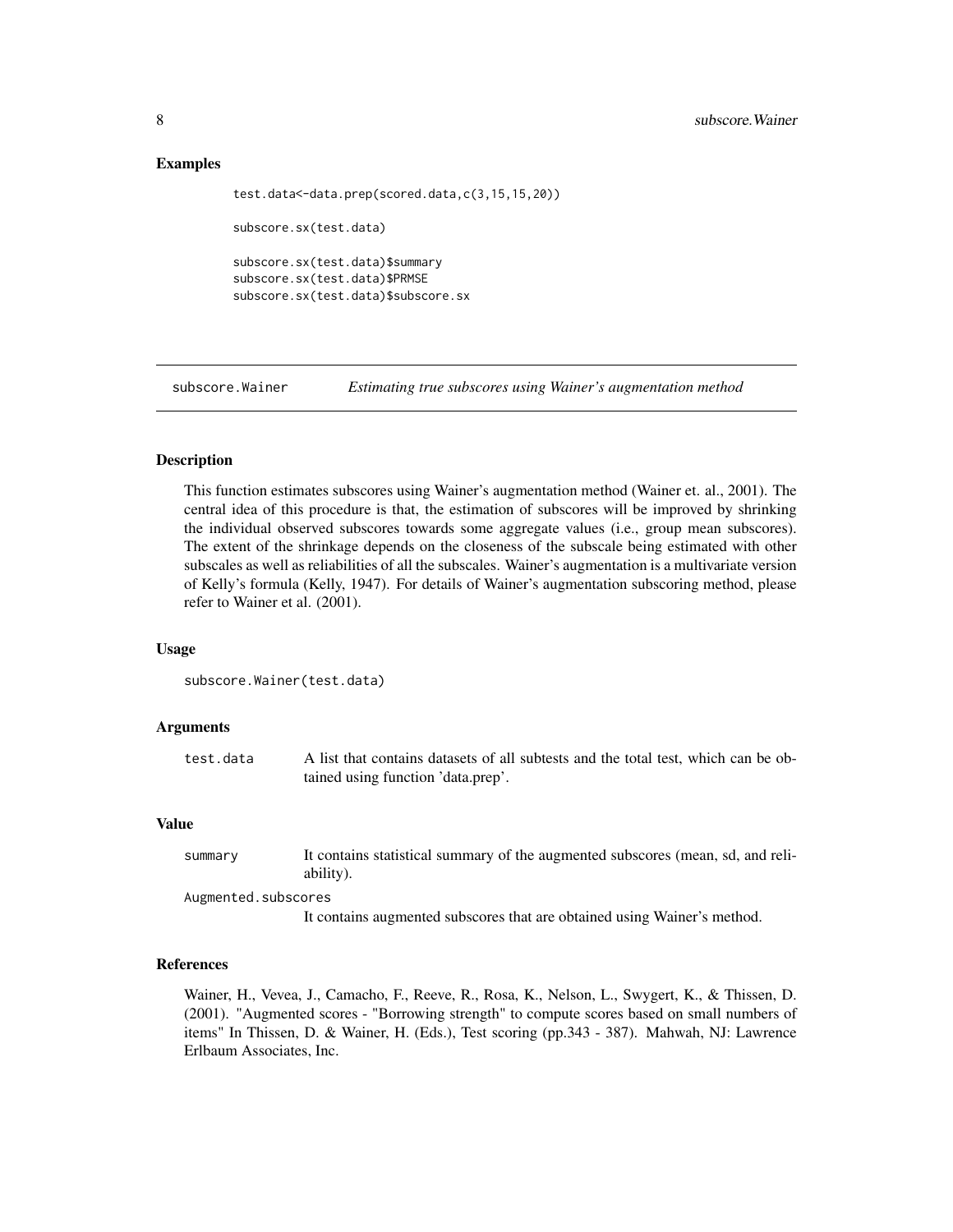#### <span id="page-8-0"></span> $\omega$ subscore.x 9

#### Examples

```
test.data<-data.prep(scored.data,c(3,15,15,20))
```
subscore.Wainer(test.data)

```
subscore.Wainer(test.data)$summary
subscore.Wainer(test.data)$subscore.augmented
```
subscore.x *Computing subscores using Haberman's method based on observed total scores.*

#### Description

This function estimates true subscores based on observed total scores using the method introduced by Haberman (2008).

#### Usage

subscore.x(test.data)

#### Arguments

| test.data | A list that contains subscale responses and the total test responses. It can be |  |
|-----------|---------------------------------------------------------------------------------|--|
|           | obtained using the function 'data.prep'.                                        |  |

#### Value

| summary           | Summary of obtained subscores (e.g., mean, sd).                 |
|-------------------|-----------------------------------------------------------------|
| <b>PRMSE</b>      | PRMSEs of obtained subscores (for Haberman's methods only).     |
| subscore.original |                                                                 |
|                   | Original observed subscores and total score.                    |
| subscore.x        | Subscores that are estimated based on the observed total score. |

#### References

Haberman, S. J. (2008). "When can subscores have value?." Journal of Educational and Behavioral Statistics, 33(2), 204-229.

#### Examples

test.data<-data.prep(scored.data,c(3,15,15,20))

subscore.x(test.data)

subscore.x(test.data)\$summary subscore.x(test.data)\$PRMSE subscore.x(test.data)\$subscore.x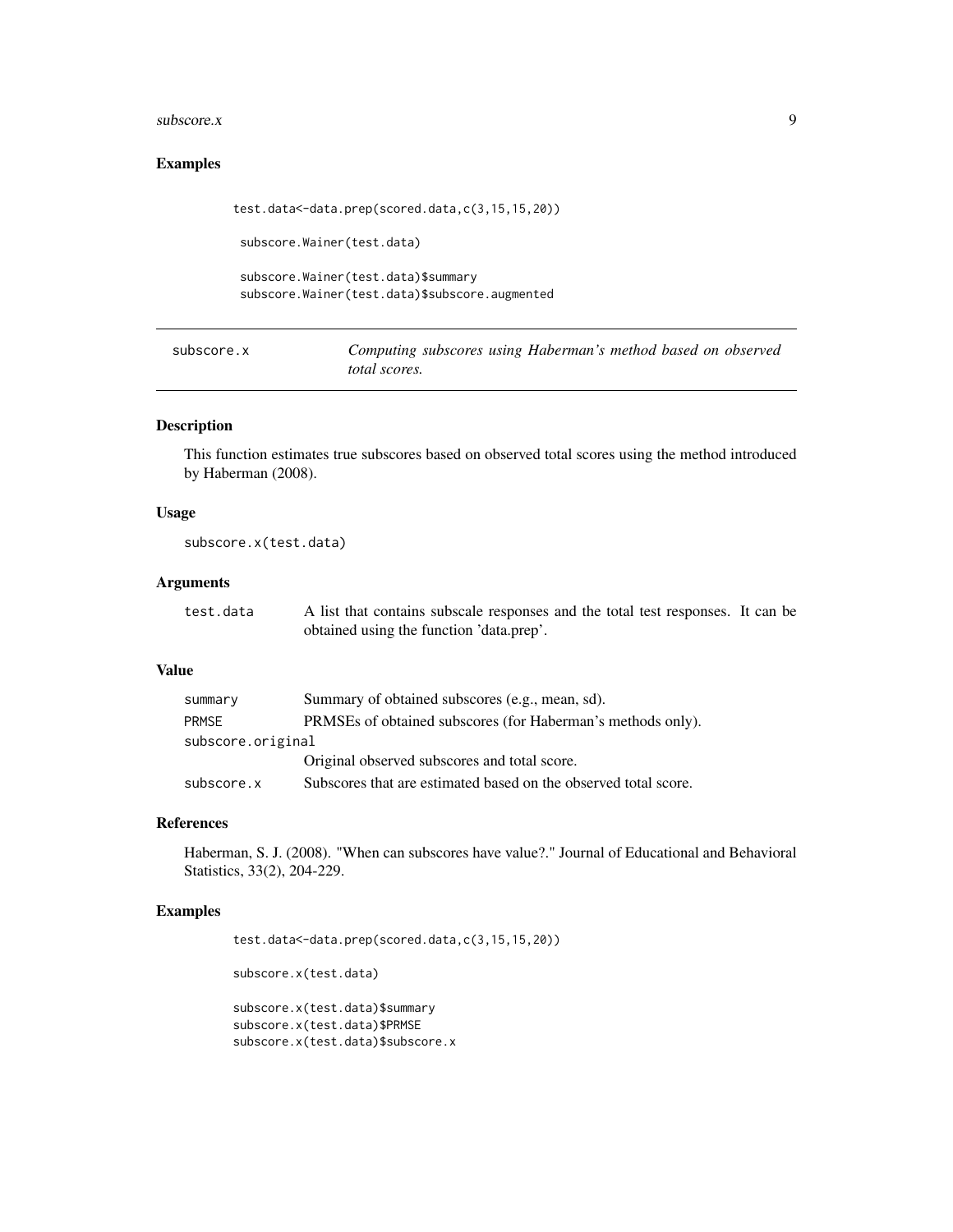<span id="page-9-0"></span>

#### Description

This list consists of four objects. The first three objects are item responses on the three subscales. The fourth object is the response data on the whole test.

#### Usage

data(test.data)

#### Format

The format is:

List of 4

\$ subtest.1 :'data.frame': 150 obs. of 15 variables:

\$ subtest.2 :'data.frame': 150 obs. of 15 variables:

\$ subtest.3 :'data.frame': 150 obs. of 20 variables:

\$ total.test:'data.frame': 150 obs. of 50 variables:

#### Details

Object 1: Responses of 150 participants to 15 items; Object 2: Responses of 150 participants to 15 items. Object 3: Responses of 150 participants to 20 items; Object 4: Responses of 150 participants to 20 items.

#### Examples

data(test.data)

Yen.OPI *Estimating true subscores using Yen's OPI*

#### Description

This function estimates subscores using Yen's Objective Performance Index (OPI; Yen, 1987). Yen's OPI (Yen, 1987) is a procedure combining Bayesian method and item response theory (IRT; Embretson & Reise, 2000; Reckase, 1997). This method pulls an examinee's performance on a certain objective (i.e., subscale) towards his/her total test performance in order to get a more stable and precise objective subscore estimate.

#### Usage

Yen.OPI(test.data)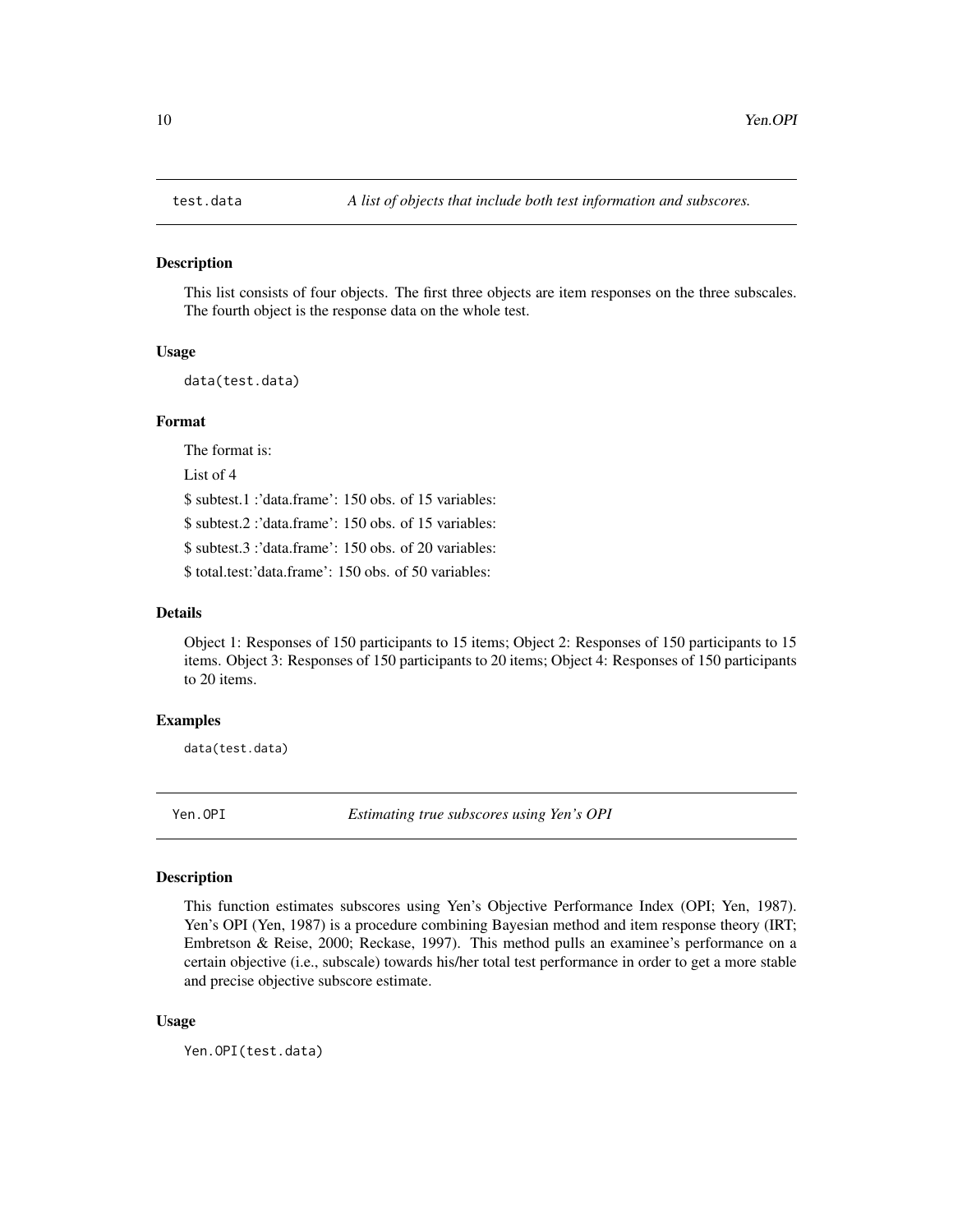#### Yen.OPI 11

#### Arguments

| test.data | A list that contains datasets of all subtests and the total test, which can be ob- |
|-----------|------------------------------------------------------------------------------------|
|           | tained using function 'data.prep'.                                                 |

#### Value

| summary | It contains statistical summary of OPI (mean $\&$ sd). |
|---------|--------------------------------------------------------|
| OPI     | <b>Estimated OPI</b> values                            |

#### References

Embretson, S. E., & Reise, S. P. (2013). "Item response theory". Mahwah, NJ: Lawrence Erlbaum Associates, Inc.

Reckase, M. D. (1997). "The past and future of multidimensional item response theory". Applied Psychological Measurement, 21(1), 25-36.

Yen, W. M. (1987, June). "A Bayesian/IRT index of objective performance". Paper presented at annual meeting of the Psychometric Society, Montreal, Quebec, Canada.

#### Examples

```
test.data<-data.prep(scored.data,c(3,15,15,20))
```
Yen.OPI(test.data)

Yen.OPI(test.data)\$summary Yen.OPI(test.data)\$OPI